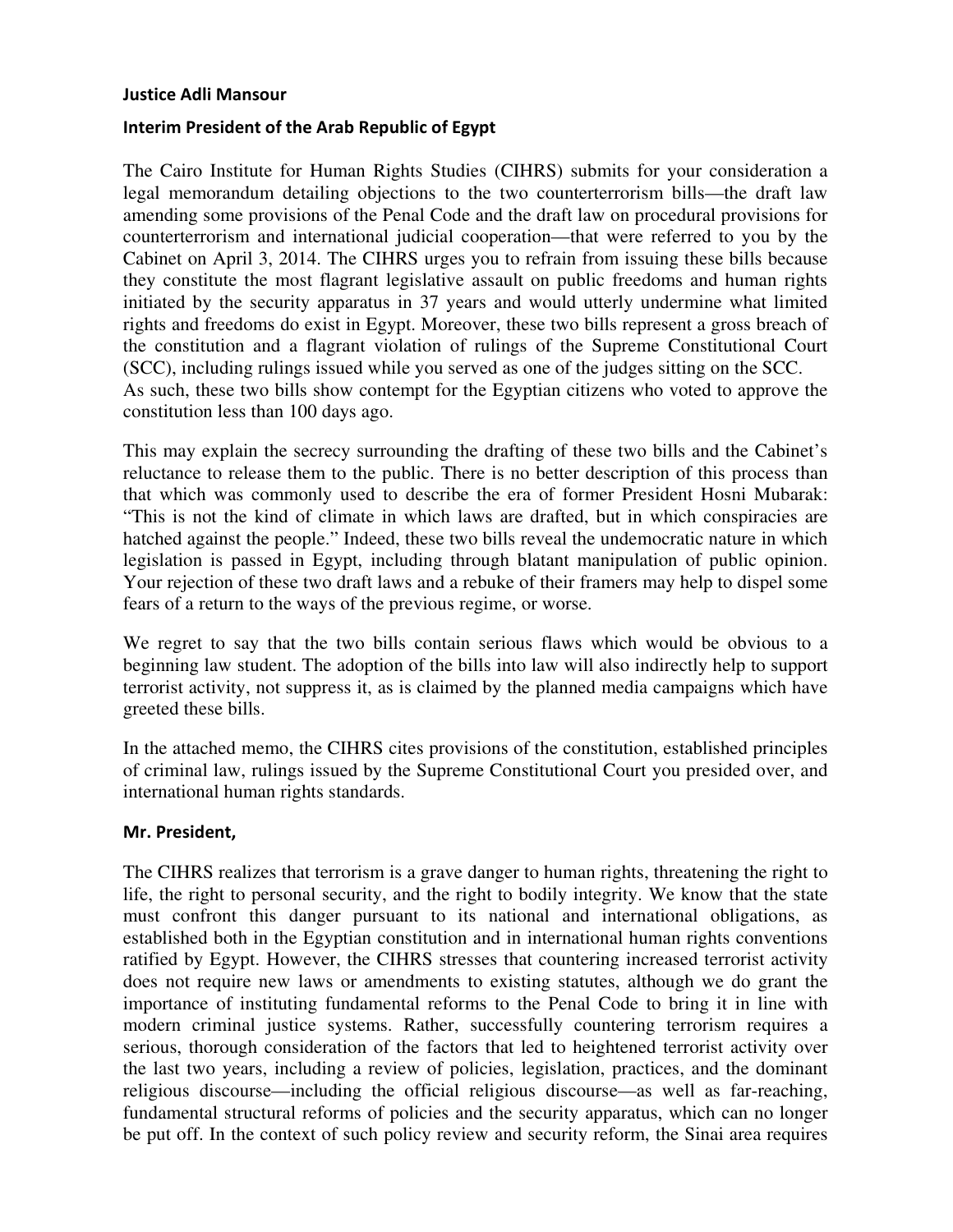an even more fundamental reevaluation to put an end to the policies of marginalization and discrimination, and the tendency to constantly sacrifice its residents to the exigencies of occupation, liberation, or terrorism. The first step may be simply a sincere apology from the president to Egyptian citizens in Sinai on behalf of the successive governments which, over the decades since the liberation of the peninsula, have wronged these citizens.

# Mr. President,

The CIHRS fears that the passage of these two bills will further undermine citizens' basic rights and the rule of law, continue to mislead citizens about the true causes for the failure of counterterrorism efforts, and distract them from the catastrophic performance of the security apparatus, which is the primary factor which has allowed for the ongoing success of terrorist attacks. At the same time, the passage of these bills will only reinforce the underlying causes of political violence and political and economic instability and further entrench the security apparatus' incompetence and failures, which will in turn promote terrorism and strengthen its social roots.

One of the most prominent factors that demonstrates the way the bills breach the constitution and SCC rulings is that the bill regarding amendments to provisions of the Penal Code would amend Article 96 to prescribe penalties for criminal agreement in terrorist crimes. In so doing, it revives provisions previously found in Article 48 of the Penal Code which were struck down as unconstitutional by a ruling of the SCC, which you, Mr. President, helped to write (case no. 114/21SCCY, ruling issued on June 2, 2001). The bill also adopts an overly broad, ambiguous definition of terrorism that violates the most basic rules of criminal legitimacy upheld by the SCC in numerous judgments, which emphasized the need for clear, unambiguous language in penal clauses.

The CIHRS also notes with regret that the bill on counterterrorism procedures and international judicial cooperation seeks to outright conspire against the constitution and deceive the public by effectively aiming to institute a permanent state of emergency without declaring it as such. It avoids the use of the word "emergency," thus trying to circumvent the constitution, which restricts the declaration of a state of emergency in Article 154 and requires the approval of a majority of all members of the House of Representatives. Under the constitution, renewal of the state of emergency is conditional on the approval of twothirds of parliamentarians, and the duration of the emergency cannot exceed three months. With this bill, however, the security apparatus is striving to overcome all such constitutional and statutory restrictions and is working to do so behind the backs of citizens who voted overwhelmingly for the constitution. As such, the bill is formulated to permit the president to take "some counterterrorism measures"—which are nearly identical to measures prescribed in Emergency Law 162/1958—but without need for the parliamentary majority specified by the constitution. The draft laws require only a simply majority of MPs present to be passed. The bill also does not comply with the constitutional conditions for exceptional measures (essentially a state of emergency) and allows these measures to be taken for successive periods without needing a majority vote by all MPs.

In another flagrant violation of the constitution—this time of Article 54, which requires all arrested persons to be referred to the investigating authorities within 24 hours of arrest—the draft law gives security personnel the right to hold terrorist suspects for 72 hours without referral, which may be extended for an additional week. Hence suspects may be held for up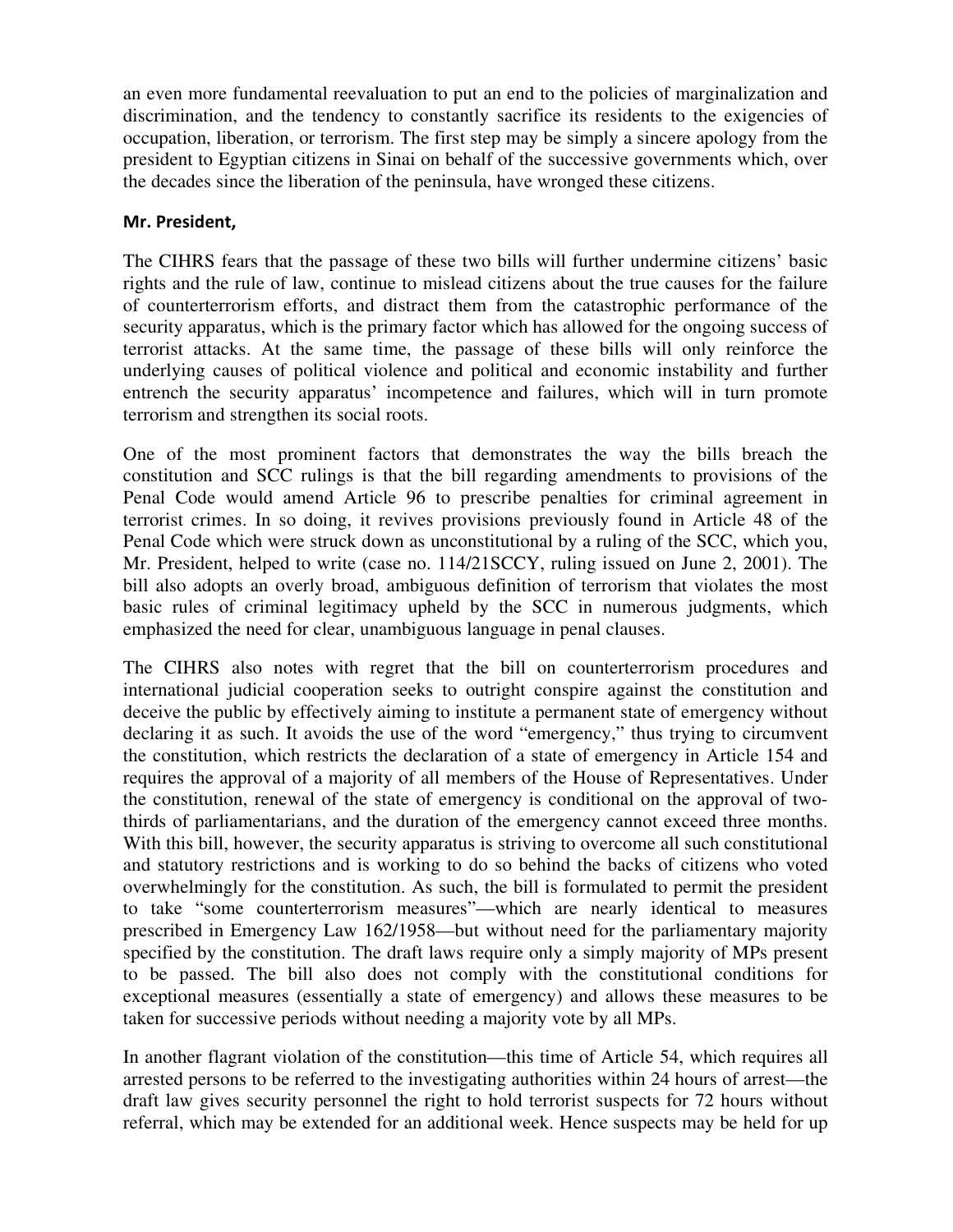to ten days by the security apparatus without oversight or protection from potential torture.

The two bills run counter to the recommendations made by the UN special rapporteur on the promotion and protection of human rights and fundamental freedoms while countering terrorism in his report following an official visit to Egypt in 2009. The rapporteur stressed the need to adopt a strict definition of terrorism that is consistent with international standards and cautioned against any counterterrorism law that would entrench a permanent state of emergency—recommendations intentionally disregarded by the framers of these two bills.

# Mr. President,

The CIHRS wishes to reiterate that these two bills are an insult to everyone who took part in the referendum on the 2014 amended constitution. You are obligated to defend established constitutional principles, not only in your capacity as the country's interim president—a president who oversaw the drafting of the constitution and its approval by citizens—but also as a judge who occupied the highest judicial position in the land, the chief justice of the SCC. You must defend constitutional provisions that you helped to formulate, championing the principle of criminal legitimacy and human rights.

The roadmap you announced after July  $3<sup>rd</sup>$  includes a number of important steps, of which the drafting of and referendum on the constitution were central. Yet what occurred before and during the process of adopting the constitution, as well as what has led to the proposal of these counterterrorism bills, warns that the path that Egypt is on may lead to a failed state or to a police state even more repressive than that of Mubarak, where the need to "counter terrorism" is used to justify the worst of violations. Continued abuses by the state will only spur the spread of terrorism. It will thus be impossible to counter terrorism within the context of a police state – and the new counterterrorism bills are clear evidence that the police state in Egypt is alive and well and seeking to tighten its grip.

Mr. President, I hope that my letter will reach you before you issue these two bills as law, not only because I hope you will be convinced not to issue them, but also because this very letter and its attached memorandum would be evidence that I head what could be considered a "terrorist organization" under such legislation, condemning me along with all the others among opposition leaders, presidential candidates, intellectuals, writers, literary figures, media professionals, and human rights defenders who could be targeted under this law and even sentenced to death according to its provisions. According to Article 86 of the draft law, any person who establishes or organized or directs an association or body or organization or group whose purpose is "to call, by any means, for the disruption of the implementation of provisions of the constitution or the law" shall be sentenced to death. As such, this bill considers directing a human rights organization or leading a political party or other political group which calls for constitutional or legal amendments by peaceful means to be a crime on the same level as heading a terrorist group such as Al-Qaeda, imposing the death sentence in each case! This will only facilitate the police state and lead to further terrorism in Egypt.

The CIHRS therefore offers this legal brief and is fully prepared to engage in an institutional dialogue on policies and legislation related to human rights and counterterrorism procedures, including the requirements for security reform and reform of